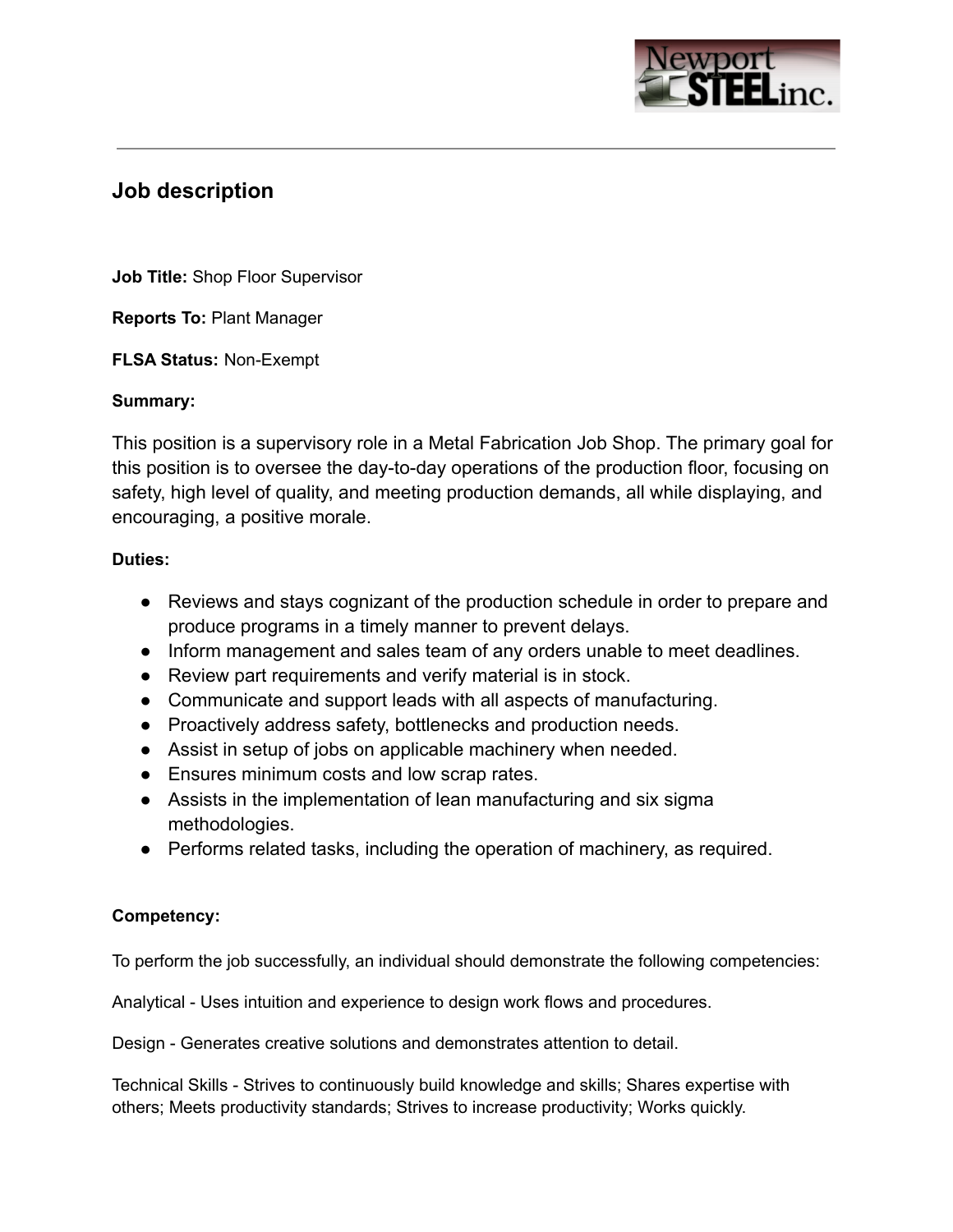Ethics - Treats people with respect and shows sensitivity for cultural differences; Keeps commitments; Inspires the trust of others; Works with integrity and ethically; Promotes a harassment-free environment.

Adaptability - Adapts to changes in the work environment; Manages competing demands; Changes approach or method to best fit the situation; Able to deal with frequent change, delays, or unexpected events.

Attendance/Punctuality - Is consistently at work and on time; Ensures work responsibilities are covered when absent; Arrives at meetings and appointments on time.

Dependability - Follows instructions, responds to management direction; Takes responsibility for own actions; Keeps commitments; Commits to long hours of work when necessary to reach goals.

Professionalism - Approaches others in a tactful manner; Reacts well under pressure; Treats others with respect and consideration regardless of their status or position; Follows through on commitments; Follows policies and procedures; Completes work and administrative tasks correctly and on time; Balances team and individual responsibilities.

Quality - Demonstrates accuracy and thoroughness; Monitors own work and looks for ways to improve and promote quality; Applies feedback to improve performance; Demonstrates accuracy and thoroughness.

Safety and Security - Observes safety and security procedures; Determines appropriate action beyond guidelines; Reports potentially unsafe conditions; Uses equipment and materials properly.

# **Qualifications:**

To perform this job successfully, an individual must be able to perform each essential duty satisfactorily. The requirements listed below are representative of the knowledge, skill, and/or ability required. Reasonable accommodations may be made to enable individuals with disabilities to perform the essential functions.

Education/Experience: 2 or more years of experience in metal fabrication job shop setting. Experience preferred includes some, or all, of the following: Saws (CNC and Manual), Lasers, Press Brakes (CNC and Manual), Welding, Robotic Welder, Water Jet, Turret Press, Mills, Lathes, etc.

Language Ability: Ability to read and interpret documents such as safety rules, operating and maintenance instructions, and procedure manuals.